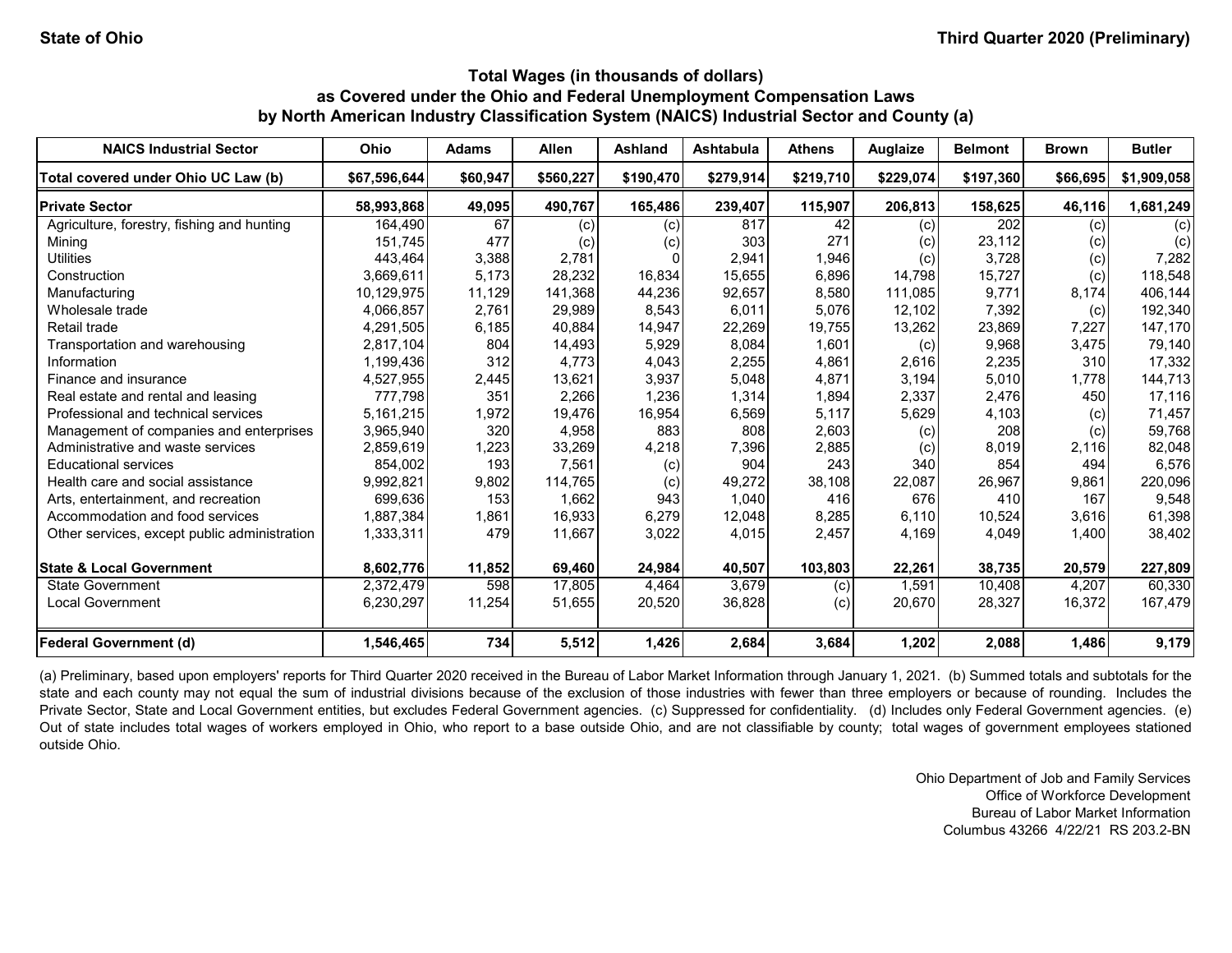| <b>NAICS Industrial Sector</b>               | Carroll  | Champaign | <b>Clark</b> | <b>Clermont</b> | <b>Clinton</b> | <b>Columbiana</b> | Coshocton | Crawford  | Cuyahoga    | <b>Darke</b> |
|----------------------------------------------|----------|-----------|--------------|-----------------|----------------|-------------------|-----------|-----------|-------------|--------------|
| Total covered under Ohio UC Law (b)          | \$56,766 | \$109,975 | \$473,198    | \$662,425       | \$219,684      | \$286,904         | \$94,297  | \$128,654 | \$9,899,657 | \$185,409    |
| <b>Private Sector</b>                        | 47,787   | 91,195    | 402,982      | 574,662         | 196,954        | 246,078           | 79,864    | 110,378   | 8,848,808   | 163,968      |
| Agriculture, forestry, fishing and hunting   | 51       | (c)       | 5,227        | (c)             | 1,030          | 1,473             | 720       | (c)       | 2,411       | (c)          |
| Mining                                       | 952      | (c)       | 2,228        | (c)             |                | 1,736             | 706       | (c)       | 7,387       | (c)          |
| <b>Utilities</b>                             | (c)      | (c)       | (c)          | 9,081           | (c)            | (c)               | 3,358     | (c)       | 30,626      | 1,240        |
| Construction                                 | 4,472    | 3,342     | 14,672       | 46,077          | 4,721          | 33,528            | 4,274     | 5,578     | 372,120     | 10,933       |
| Manufacturing                                | 13,560   | 50,679    | 83,867       | 82.180          | 45,554         | 70,997            | 33,803    | 24,031    | 987.243     | 57,297       |
| Wholesale trade                              | (c)      | (c)       | (c)          | 34,692          | (c)            | (c)               | 1,738     | (c)       | 564,808     | 9,695        |
| Retail trade                                 | 6,344    | 6,860     | 35,933       | 77.238          | 11,581         | 24,400            | 7,348     | 9,418     | 456.468     | 13,384       |
| Transportation and warehousing               | 5,542    | 2,568     | 30.783       | 35,342          | 66,782         | 13,320            | 2,309     | 3,682     | 353,106     | 14,620       |
| Information                                  | 449      | 603       | 1,969        | 26,792          | 7,431          | 2,097             | 400       | 275       | 190,900     | 556          |
| Finance and insurance                        | 785      | 2.168     | 26,121       | 45.148          | 4,584          | 5,816             | 2,257     | 7,535     | 960.101     | 7,007        |
| Real estate and rental and leasing           | 727      | 678       | 3,668        | 12,620          | 2,347          | 1,864             | 322       | 372       | 156,898     | 878          |
| Professional and technical services          | (c)      | 4,292     | 10,439       | 39,533          | 3,606          | 4,439             | (c)       | (c)       | 976.025     | 5,221        |
| Management of companies and enterprises      | (c)      | (c)       | 28,954       | 10.876          | 7,361          | 2,319             | (c)       | (c)       | 669.183     | 219          |
| Administrative and waste services            | 1,087    | (c)       | 19,589       | 35,777          | 1,678          | 10,709            | 2,611     | 3,922     | 451.930     | 5,406        |
| <b>Educational services</b>                  | (c)      | 302       | 6,704        | 2,822           | 2,508          | 1,003             | 545       | (c)       | 208,131     | 293          |
| Health care and social assistance            | (c)      | 9,192     | 77,648       | 63,895          | 15,679         | 43,062            | 13,700    | (c)       | 835,275     | 23,945       |
| Arts, entertainment, and recreation          | 853      | 561       | 1.814        | 4,692           | 1,065          | 869               | 430       | 191       | 208,424     | 778          |
| Accommodation and food services              | 1,613    | 2,131     | 17,160       | 29,633          | 4,658          | 8,614             | 2,273     | 4,657     | 223,501     | 3,448        |
| Other services, except public administration | 1,013    | 1,840     | 11,837       | 16,949          | 2,309          | 7,973             | 1,202     | 1,761     | 194,272     | 2,610        |
| <b>State &amp; Local Government</b>          | 8,979    | 18,780    | 70,216       | 87,763          | 22,730         | 40,826            | 14,433    | 18,276    | 1,050,849   | 21,441       |
| <b>State Government</b>                      | 556      | 708       | 3,185        | 9,540           | 2,317          | 4,264             | 662       | 2,386     | 73,722      | 661          |
| <b>Local Government</b>                      | 8,423    | 18,072    | 67,031       | 78,223          | 20,413         | 36,562            | 13,771    | 15,890    | 977,127     | 20,780       |
| <b>Federal Government (d)</b>                | 676      | 874       | 7,019        | 7,010           | 2,221          | 10,011            | 1,076     | 1,020     | 319,865     | 1,354        |

(a) Preliminary, based upon employers' reports for Third Quarter 2020 received in the Bureau of Labor Market Information through January 1, 2021. (b) Summed totals and subtotals for the state and each county may not equal the sum of industrial divisions because of the exclusion of those industries with fewer than three employers or because of rounding. Includes the Private Sector, State and Local Government entities, but excludes Federal Government agencies. (c) Suppressed for confidentiality. (d) Includes only Federal Government agencies. (e) Out of state includes total wages of workers employed in Ohio, who report to a base outside Ohio, and are not classifiable by county; total wages of government employees stationed outside Ohio.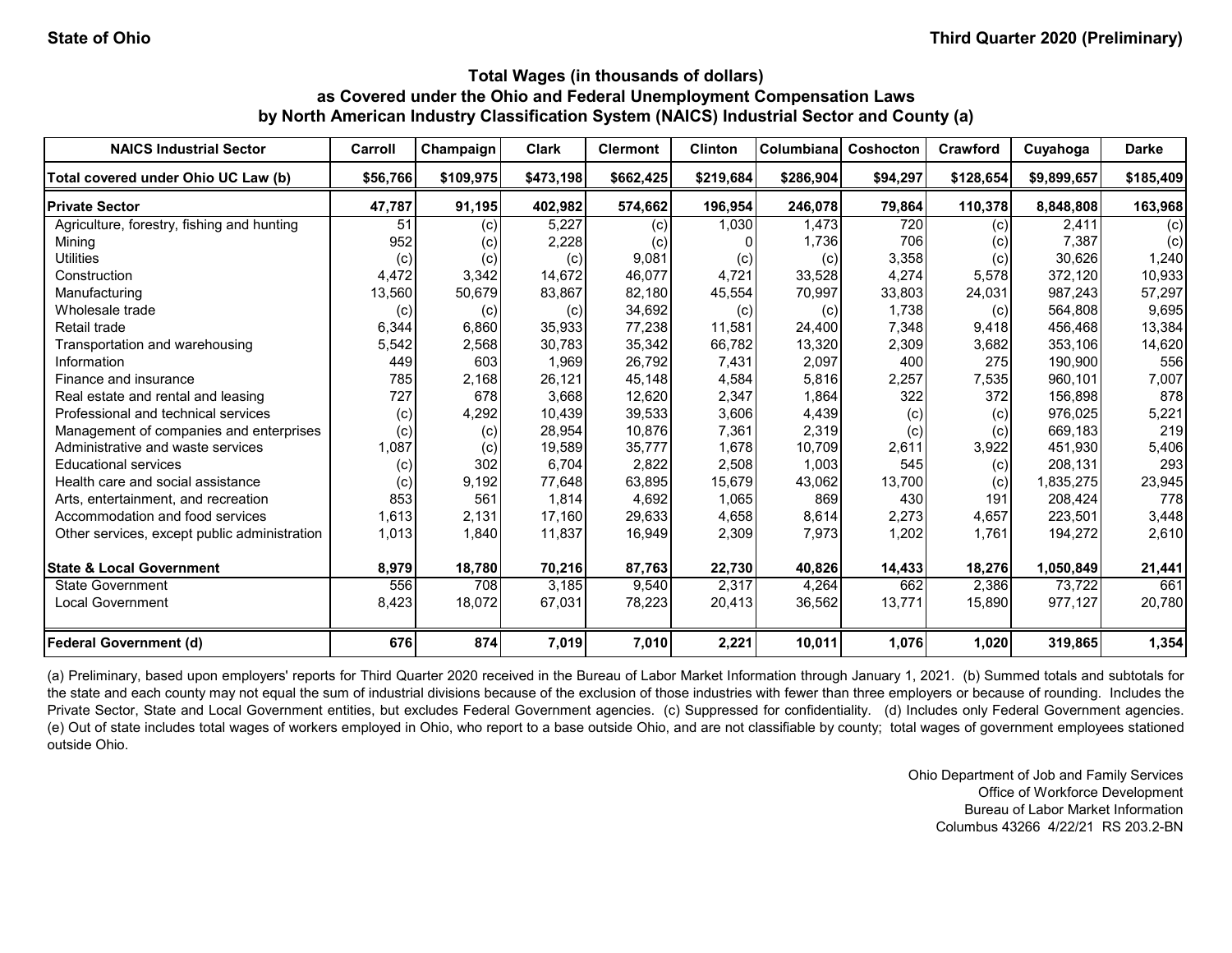| <b>NAICS Industrial Sector</b>               | <b>Defiance</b> | <b>Delaware</b> | Erie      | <b>Fairfield</b> | <b>Favette</b> | <b>Franklin</b> | <b>Fulton</b> | Gallia    | Geauga    | Greene    |
|----------------------------------------------|-----------------|-----------------|-----------|------------------|----------------|-----------------|---------------|-----------|-----------|-----------|
| Total covered under Ohio UC Law (b)          | \$154,211       | \$1,246,876     | \$360,367 | \$445,523        | \$104,146      | \$10,780,163    | \$200,038     | \$104,579 | \$381,577 | \$762,489 |
| <b>Private Sector</b>                        | 133,405         | 1,128,304       | 300,226   | 363,759          | 85,675         | 8,786,470       | 175,744       | 87,697    | 341,121   | 651,214   |
| Agriculture, forestry, fishing and hunting   | 2,354           | (c)             | (c)       | 449              | 1,203          | 3,984           | (c)           | (c)       | (c)       | (c)       |
| Mining                                       |                 | (c)             | (c)       | 39               |                | 2,979           | (c)           | (c)       | (c)       | (c)       |
| <b>Utilities</b>                             | (c)             | 3,857           | (c)       | 5,878            | (c)            | 89,154          | (c)           | 13,629    | (c)       | (c)       |
| Construction                                 | 4,452           | 60,663          | 14,637    | 37,423           | 4,049          | 528,497         | 18,674        | 5,378     | 33,621    | 22,023    |
| Manufacturing                                | 41,223          | 100,794         | 78,924    | 55,500           | 23,686         | 575,591         | 85,404        | 5,591     | 93,290    | 41,967    |
| Wholesale trade                              | (c)             | 46,486          | 13,974    | 12,804           | (c)            | 514,659         | 11,432        | 783       | 33,425    | (c)       |
| Retail trade                                 | 17,565          | 85,688          | 34,816    | 45,929           | 12,695         | 559,489         | 11,134        | 9,075     | 34,439    | 73,894    |
| Transportation and warehousing               | 8,203           | 29,295          | (c)       | 9.787            | 14,730         | 701,419         | (c)           | 3,533     | (c)       | 13,050    |
| Information                                  | 1,561           | 11,248          | 4,663     | 1,932            | 314            | 264,350         | 365           | 567       | 1.769     | 7,353     |
| Finance and insurance                        | 8,985           | 121,843         | 11,442    | 10,907           | 1,893          | 1,083,287       | 4,008         | 4.188     | 9.509     | 23,149    |
| Real estate and rental and leasing           | 802             | 10.753          | 1,759     | 5,647            | 435            | 170,001         | 967           | 325       | 2,266     | 5,840     |
| Professional and technical services          | 1,902           | 122.977         | 7,515     | 16,650           | (c)            | 999,285         | (c)           | (c)       | 18,213    | 253,433   |
| Management of companies and enterprises      | 732             | 269,241         | 3,597     | 4,109            | (c)            | 682,789         | (c)           | (c)       | 4,345     | 18,164    |
| Administrative and waste services            | 7,672           | 44,412          | 7,695     | 26,695           | 1,882          | 514,204         | 3,241         | 815       | 23,497    | 14,955    |
| <b>Educational services</b>                  | (c)             | 11,205          | 1,482     | 1,600            | (c)            | 129,879         | (c)           | (c)       | 6,322     | 18,845    |
| Health care and social assistance            | (c)             | 110,605         | 51,736    | 88,982           | (c)            | 1,399,828       | (c)           | (c)       | 44,417    | 85,562    |
| Arts, entertainment, and recreation          | 669             | 22,645          | 20,050    | 1,518            | 287            | 69,575          | 1,095         | 87        | 2,798     | 2,847     |
| Accommodation and food services              | 5,402           | 48,564          | 25,481    | 25,233           | 4,277          | 266,055         | 3,289         | 3,515     | 10.261    | 33,084    |
| Other services, except public administration | 2,683           | 23,989          | 5,973     | 12,675           | 2,371          | 231,442         | 2,828         | 1.764     | 10.194    | 11,395    |
| <b>State &amp; Local Government</b>          | 20,806          | 118,572         | 60,141    | 81,764           | 18,471         | 1,993,693       | 24,294        | 16,882    | 40,456    | 111,275   |
| <b>State Government</b>                      | 1,309           | 6.727           | 13,683    | 11,141           | 663            | 1,190,307       | 1,982         | 3,855     | 3.100     | (c)       |
| <b>Local Government</b>                      | 19,497          | 111,845         | 46,458    | 70,623           | 17,808         | 803,386         | 22,312        | 13,027    | 37,356    | (c)       |
| Federal Government (d)                       | 1,219           | 3,802           | 4,124     | 3,693            | 641            | 243,776         | 1,168         | 840       | 1,380     | 341,383   |

(a) Preliminary, based upon employers' reports for Third Quarter 2020 received in the Bureau of Labor Market Information through January 1, 2021. (b) Summed totals and subtotals for the state and each county may not equal the sum of industrial divisions because of the exclusion of those industries with fewer than three employers or because of rounding. Includes the Private Sector, State and Local Government entities, but excludes Federal Government agencies. (c) Suppressed for confidentiality. (d) Includes only Federal Government agencies. (e) Out of state includes total wages of workers employed in Ohio, who report to a base outside Ohio, and are not classifiable by county; total wages of government employees stationed outside Ohio.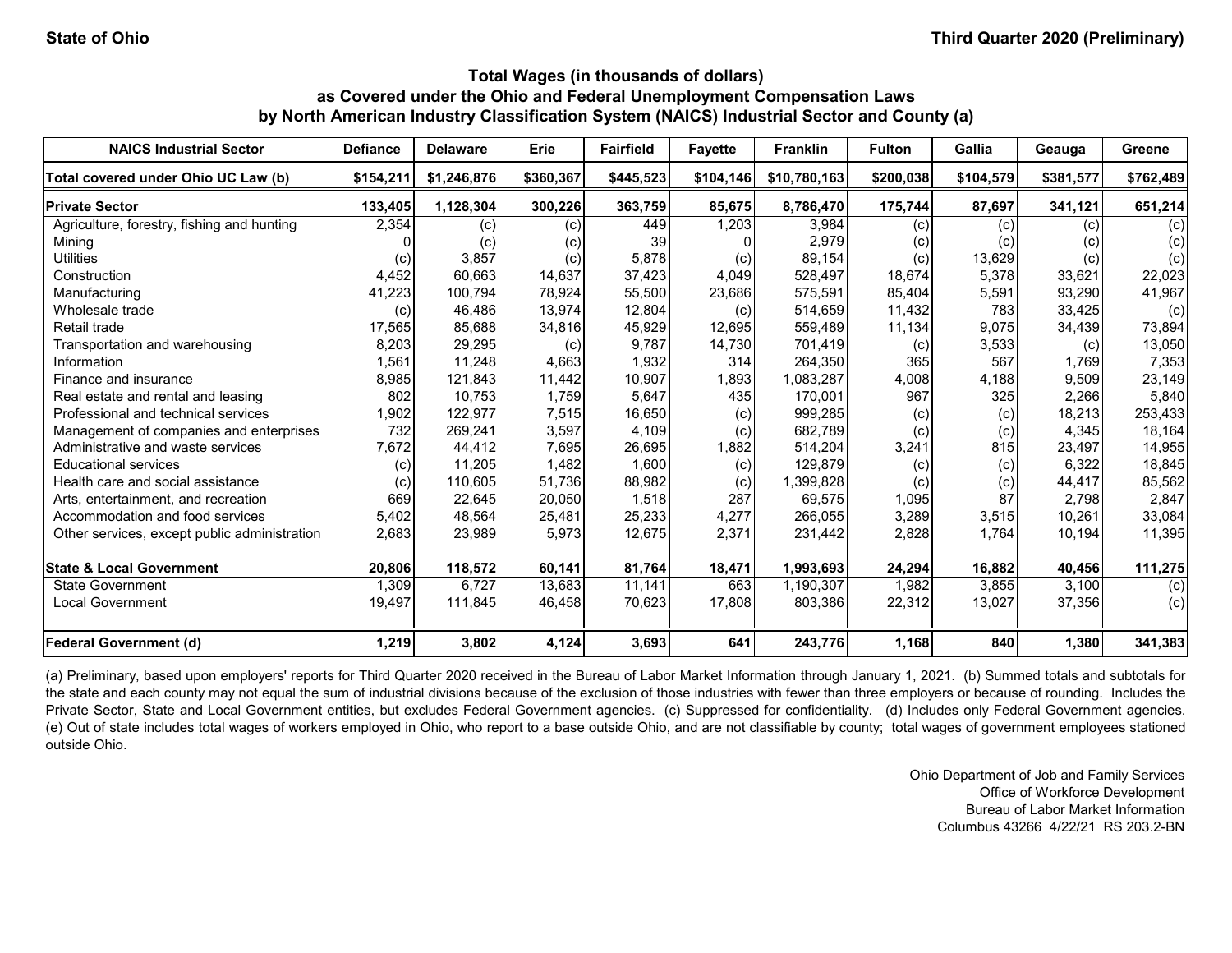| <b>NAICS Industrial Sector</b>               | <b>Guernsey</b> | <b>Hamilton</b> | <b>Hancock</b> | <b>Hardin</b> | <b>Harrison</b> | Henry     | <b>Highland</b> | <b>Hocking</b> | <b>Holmes</b> | Huron     |
|----------------------------------------------|-----------------|-----------------|----------------|---------------|-----------------|-----------|-----------------|----------------|---------------|-----------|
| Total covered under Ohio UC Law (b)          | \$152,637       | \$8,006,753     | \$580,211      | \$73,586      | \$38,659        | \$121,778 | \$99,905        | \$56,548       | \$216,354     | \$220,771 |
| <b>Private Sector</b>                        | 128,632         | 7,390,165       | 546,051        | 61,178        | 31,740          | 102,479   | 76,929          | 40,114         | 200,448       | 195,691   |
| Agriculture, forestry, fishing and hunting   | 319             | 4.786           | (c)            | (c)           | (c)             | (c)       | 371             | (c)            | 1.724         | (c)       |
| Mining                                       | 4,157           | 2,276           | (c)            | (c)           | (c)             | (c)       | 322             | (c)            | 544           | (c)       |
| <b>Utilities</b>                             | 1,599           | 34.586          | 2,524          | 1,051         | (c)             | 377       | 1,033           | (c)            | 1,927         | 1,010     |
| Construction                                 | 9,036           | 384,554         | 18,890         | 1,357         | 2,814           | 13,391    | 5,153           | 4,594          | 32,840        | 31,976    |
| Manufacturing                                | 37,266          | 1,230,957       | 154,386        | 21,584        | 8,218           | 48,690    | 19,904          | 9,922          | 85,121        | 64,986    |
| Wholesale trade                              | 5,920           | 442,768         | 25,617         | 2,434         | (c)             | 3,208     | 2,486           | 852            | 10,502        | 9,795     |
| Retail trade                                 | 10,670          | 342,412         | 29,473         | 5,315         | 1,486           | 6,930     | 17,335          | 5,784          | 22,595        | 14,415    |
| Transportation and warehousing               | 8,147           | 153,285         | 70,803         | 1,869         | 3,286           | 6,722     | 1,079           | (c)            | 10,470        | 13,616    |
| Information                                  | 495             | 169,267         | 2,790          | 174           | 555             | 771       | 451             | 494            | 1.018         | 1,665     |
| Finance and insurance                        | 6,581           | 689.641         | 8,447          | 2,788         | 534             | 2,815     | 6,521           | 1,166          | 4,775         | 4,828     |
| Real estate and rental and leasing           | 576             | 110,863         | 3,808          | 197           | 1,066           | 697       | 749             | 1,242          | 1,683         | 1,323     |
| Professional and technical services          | 7,672           | 787,235         | 23,534         | 1,438         | 720             | 1,206     | (c)             | (c)            | 3,876         | (c)       |
| Management of companies and enterprises      | 322             | 815,478         | 93,763         |               | (c)             |           | (c)             | (c)            | (c)           | (c)       |
| Administrative and waste services            | 1,720           | 308,705         | 14,925         | 994           | (c)             | 1,318     | 2,326           | 1,318          | (c)           | 3,191     |
| <b>Educational services</b>                  | 364             | 89,598          | 8,390          | (c)           |                 | 130       | 182             | (c)            | (c)           | 1,201     |
| Health care and social assistance            | 24,335          | 1,301,490       | 62,424         | (c)           | 3,550           | 11,240    | 12,731          | (c)            | (c)           | 28,312    |
| Arts, entertainment, and recreation          | 289             | 195.802         | 1,217          | 123           | (c)             | 101       | 291             | 180            | 417           | 379       |
| Accommodation and food services              | 7,274           | 182,020         | 15,762         | 2,156         | (c)             | 1,989     | 3,248           | 5,184          | 6,559         | 6,084     |
| Other services, except public administration | 1,891           | 144,443         | 8,806          | 1,130         | 1,667           | 1,484     | 1,540           | 1,308          | 3,691         | 3,982     |
| <b>State &amp; Local Government</b>          | 24,005          | 616,588         | 34,160         | 12,408        | 6,919           | 19,299    | 22,976          | 16,434         | 15,906        | 25,080    |
| <b>State Government</b>                      | 7,553           | 127,027         | 3,017          | 565           | 686             | 634       | 1,315           | 2,861          | 651           | 1,182     |
| <b>Local Government</b>                      | 16,452          | 489,561         | 31,143         | 11,843        | 6,233           | 18,665    | 21,661          | 13,573         | 15,255        | 23,898    |
| <b>Federal Government (d)</b>                | 1,717           | 174,885         | 2,222          | 782           | 612             | 830       | 1,265           | 565            | 770           | 1,736     |

(a) Preliminary, based upon employers' reports for Third Quarter 2020 received in the Bureau of Labor Market Information through January 1, 2021. (b) Summed totals and subtotals for the state and each county may not equal the sum of industrial divisions because of the exclusion of those industries with fewer than three employers or because of rounding. Includes the Private Sector, State and Local Government entities, but excludes Federal Government agencies. (c) Suppressed for confidentiality. (d) Includes only Federal Government agencies. (e) Out of state includes total wages of workers employed in Ohio, who report to a base outside Ohio, and are not classifiable by county; total wages of government employees stationed outside Ohio.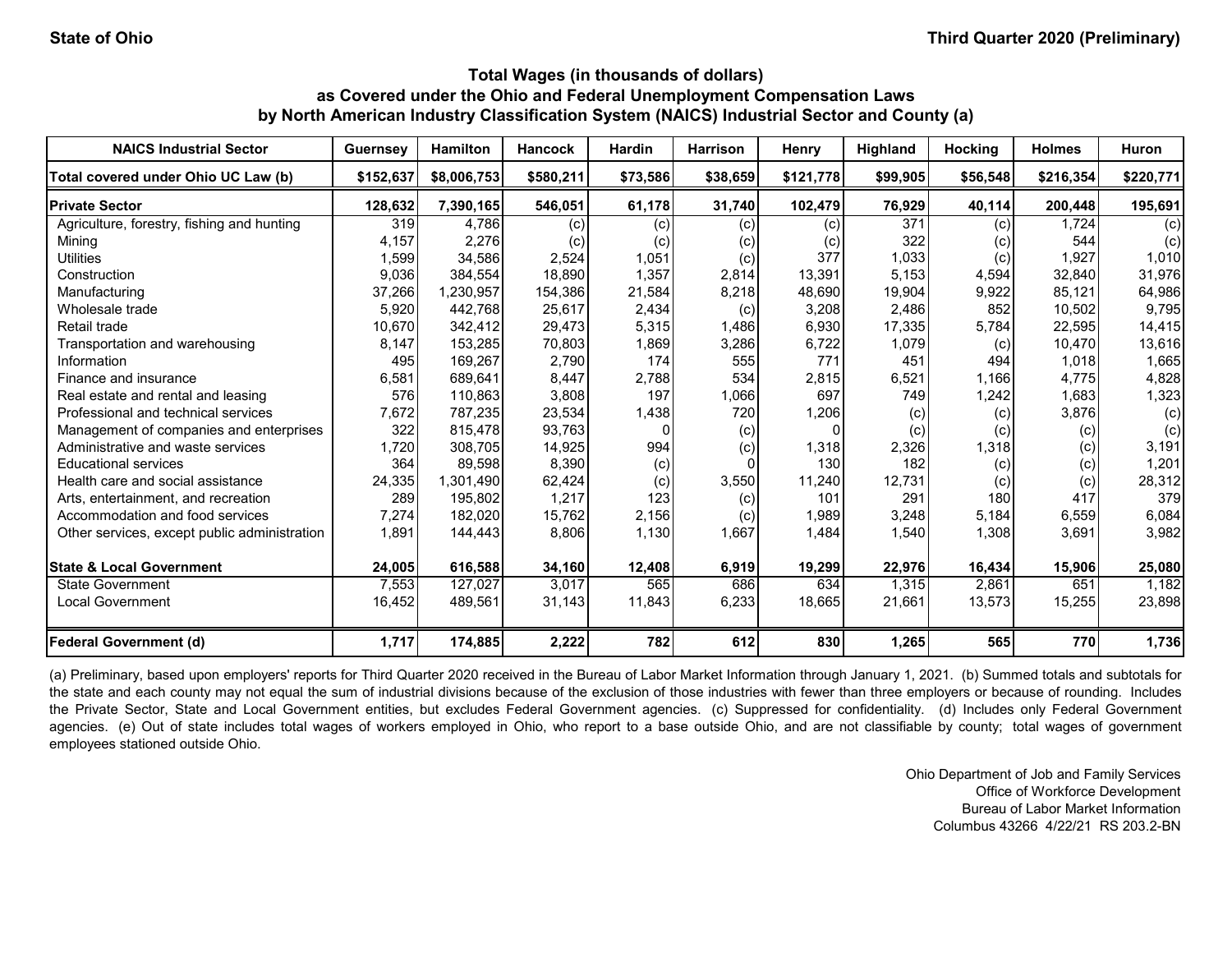| <b>NAICS Industrial Sector</b>               | Jackson   | <b>Jefferson</b> | Knox      | Lake        | <b>Lawrence</b> | Licking   | Logan     | Lorain      | Lucas       | <b>Madison</b> |
|----------------------------------------------|-----------|------------------|-----------|-------------|-----------------|-----------|-----------|-------------|-------------|----------------|
| Total covered under Ohio UC Law (b)          | \$100,428 | \$208,337        | \$210,032 | \$1,062,507 | \$125,266       | \$752,579 | \$205,805 | \$1,031,709 | \$2,400,120 | \$202,077      |
| <b>Private Sector</b>                        | 84,560    | 173,026          | 181,904   | 939,076     | 99,397          | 649,478   | 184,319   | 857,524     | 2,037,018   | 158,802        |
| Agriculture, forestry, fishing and hunting   | 347       | (c)              | 628       | 7,504       |                 | 8,981     | (c)       | (c)         | 1.704       | 2,220          |
| Mining                                       | 186       | (c)              | 1,007     | 4,364       | (c)             | 678       | (c)       | (c)         | 3,656       | 0              |
| <b>Utilities</b>                             | 1,059     | 15,538           | 959       | 21,413      | 3,098           | (c)       | 539       | 5,562       | 9,013       | $\overline{0}$ |
| Construction                                 | 10,502    | (c)              | 18,201    | 57,999      | (c)             | 45,131    | 7,623     | 58.385      | 136.059     | 9,132          |
| Manufacturing                                | 30,877    | 20,443           | 60,870    | 309.446     | 10,022          | 93,537    | 82,209    | 246.477     | 438,256     | 47,698         |
| Wholesale trade                              | 1,697     | 5,315            | 5,397     | 53,300      | 2,457           | 19,415    | 3,424     | 49,769      | 95,692      | 4,173          |
| Retail trade                                 | 9,238     | 18,622           | 14,832    | 94,326      | 11,464          | 60,173    | 12,644    | 89,837      | 170,956     | 14,698         |
| Transportation and warehousing               | 2,347     | 15,216           | 2,459     | 11,438      | 8,449           | (c)       | 24,610    | 25,850      | 73,425      | 40,555         |
| Information                                  | 445       | 2,382            | 1,206     | 16,184      | 1,060           | 3,211     | 520       | 6.784       | 21,874      | 329            |
| Finance and insurance                        | 2,136     | 3,587            | 4,875     | 27,058      | 2,230           | 36,089    | 3,353     | 22,225      | 88,716      | 1,893          |
| Real estate and rental and leasing           | 542       | 1,724            | 1,260     | 9,374       | 1,895           | 5,003     | 1,835     | 7,244       | 27,337      | 749            |
| Professional and technical services          | 1,093     | (c)              | 4,880     | 48,376      | 3,039           | 37,210    | (c)       | 32,624      | 123,240     | 11,382         |
| Management of companies and enterprises      | 327       | (c)              | 1,227     | 37,030      | 1,229           | 36,441    | (c)       | 27,660      | 114,296     | 0              |
| Administrative and waste services            | 3,375     | 6,743            | 5,417     | 39,149      | 8,415           | 24,779    | 7,137     | 45,878      | 93,102      | 7,897          |
| <b>Educational services</b>                  | 130       | (c)              | 15,328    | 10,507      | 309             | 15,851    | 147       | 28,039      | 25,623      | (c)            |
| Health care and social assistance            | 15,408    | (c)              | 32,773    | 124,163     | 25,985          | 82,822    | 19,755    | 139.780     | 472,327     | (c)            |
| Arts, entertainment, and recreation          | 109       | 862              | 650       | 5,842       | 116             | 4,473     | 886       | 6.678       | 20,339      | 158            |
| Accommodation and food services              | 3,749     | 6,076            | 6,239     | 38,532      | 5,009           | 21,787    | 5,891     | 35,305      | 77,298      | 5,217          |
| Other services, except public administration | 992       | 3,150            | 3,695     | 23,071      | 2,425           | 21,829    | 1,918     | 19,758      | 44,104      | 1,330          |
| <b>State &amp; Local Government</b>          | 15,868    | 35,311           | 28,128    | 123,431     | 25,869          | 103,101   | 21,486    | 174,185     | 363,102     | 43,275         |
| State Government                             | 2,471     | 1,187            | 3,996     | 1,314       | 2,368           | 18,288    | 1,126     | 20,914      | 123,297     | 22,908         |
| <b>Local Government</b>                      | 13,397    | 34,124           | 24,132    | 122,117     | 23,501          | 84,813    | 20,360    | 153,271     | 239,805     | 20,367         |
| <b>Federal Government (d)</b>                | 958       | 2,455            | 1,557     | 6,542       | 2,505           | 6,502     | 2,022     | 27,472      | 31,096      | 1,136          |

(a) Preliminary, based upon employers' reports for Third Quarter 2020 received in the Bureau of Labor Market Information through January 1, 2021. (b) Summed totals and subtotals for the state and each county may not equal the sum of industrial divisions because of the exclusion of those industries with fewer than three employers or because of rounding. Includes the Private Sector, State and Local Government entities, but excludes Federal Government agencies. (c) Suppressed for confidentiality. (d) Includes only Federal Government agencies. (e) Out of state includes total wages of workers employed in Ohio, who report to a base outside Ohio, and are not classifiable by county; total wages of government employees stationed outside Ohio.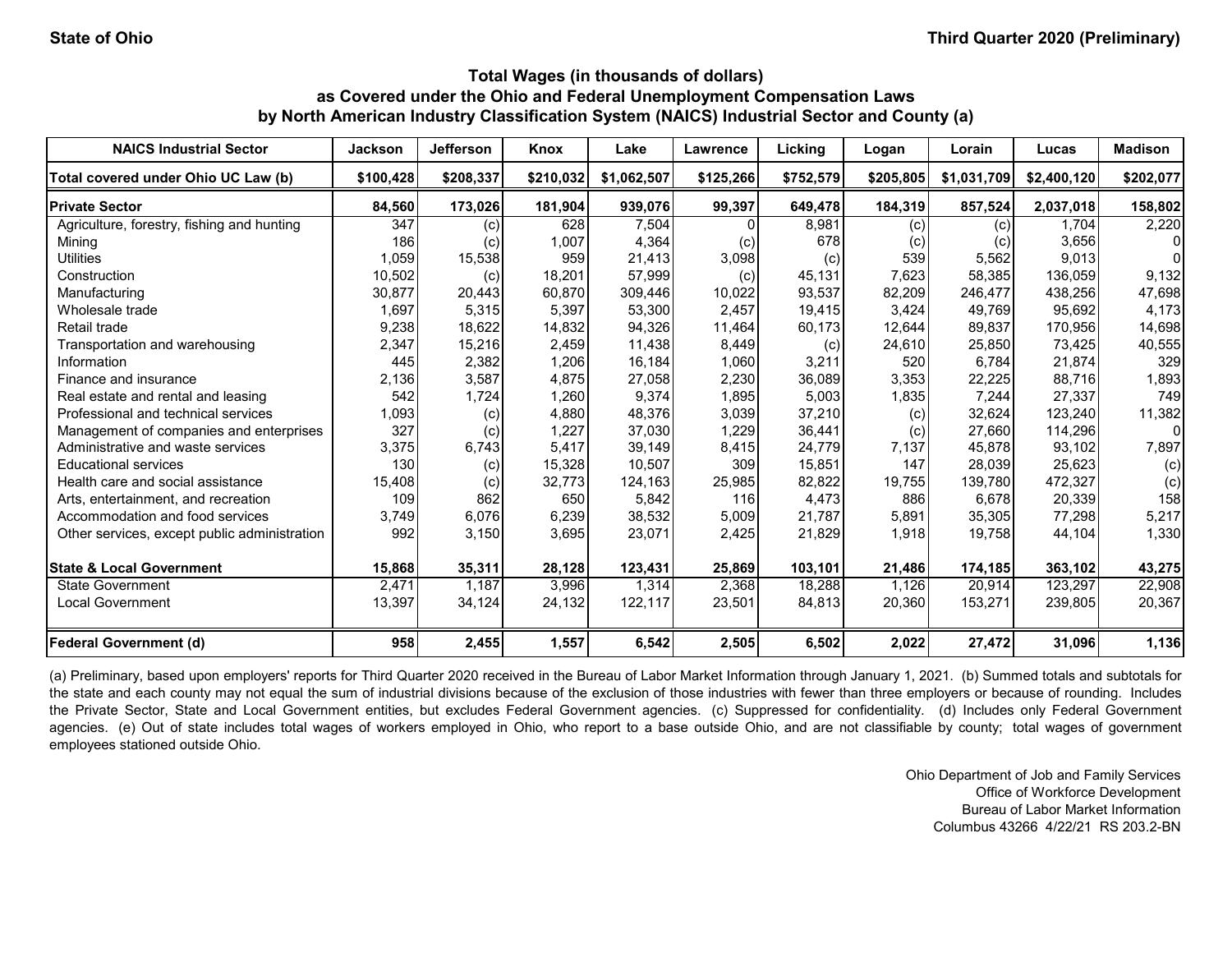| <b>NAICS Industrial Sector</b>               | <b>Mahoning</b> | <b>Marion</b> | Medina    | <b>Meigs</b> | <b>Mercer</b> | Miami     | <b>Monroe</b> | Montgomery  | Morgan   | <b>Morrow</b> |
|----------------------------------------------|-----------------|---------------|-----------|--------------|---------------|-----------|---------------|-------------|----------|---------------|
| Total covered under Ohio UC Law (b)          | \$940.784       | \$259,516     | \$683,667 | \$29,699     | \$199,416     | \$447,422 | \$44,269      | \$2,969,489 | \$24,175 | \$50,600      |
| <b>Private Sector</b>                        | 804,027         | 215,467       | 603,721   | 20,202       | 172,841       | 391,183   | 36,907        | 2,638,444   | 18,288   | 36,692        |
| Agriculture, forestry, fishing and hunting   | 1,494           | (c)           | 1,528     | (c)          | (c)           | 748       | (c)           | 2.161       | 239      | 446           |
| Mining                                       | 2,261           | (c)           | 155       | (c)          | (c)           | 919       | (c)           | 754         | 294      | 185           |
| <b>Utilities</b>                             | 8,303           | 2,452         | 1,622     | 729          | (c)           | (c)       | 1,155         | 15,216      | (c)      | (c)           |
| Construction                                 | 80,133          | 7,294         | 62,563    | 2,846        | 14,820        | 25,886    | 21,198        | 146,594     | 968      | 4,412         |
| Manufacturing                                | 104,250         | 72,078        | 119,403   | 1,328        | 69,773        | 142,585   | 1,044         | 382,377     | 5,195    | 11,146        |
| Wholesale trade                              | 54,492          | 8,913         | 55,178    | 323          | (c)           | (c)       | 617           | 131,977     | 2,992    | 1,177         |
| Retail trade                                 | 90,779          | 21,462        | 66,082    | 3,835        | 14,184        | 34,141    | 1,792         | 179,913     | 1,409    | 4,835         |
| Transportation and warehousing               | 34,718          | 10,287        | 27,092    | 611          | 16,781        | 24,684    | 3,330         | 110,565     | (c)      | (c)           |
| Information                                  | 12,323          | 1,712         | 4,366     | 144          | 1,216         | 786       | 62            | 105,728     | 171      | 185           |
| Finance and insurance                        | 28,423          | 4,479         | 21,526    | 1,042        | 8,044         | 10,121    | 897           | 192,971     | 768      | 722           |
| Real estate and rental and leasing           | 8,036           | 4,596         | 5,840     | 665          | 463           | 1,911     | 654           | 33,312      | 60       | 500           |
| Professional and technical services          | 37,065          | 2,745         | 35,690    | (c)          | 4,113         | 14,340    | 573           | 229,414     | 372      | (c)           |
| Management of companies and enterprises      | 16,885          | 2,088         | 73,568    | (c)          | (c)           | 8,725     | $\Omega$      | 62,905      |          | (c)           |
| Administrative and waste services            | 49,908          | 10,423        | 24,017    | 527          | (c)           | 15,478    | 609           | 122,885     | 520      | 2,018         |
| <b>Educational services</b>                  | 3,531           | 250           | 3,601     | 190          | (c)           | 1,836     | (c)           | 72,309      | (c)      | (c)           |
| Health care and social assistance            | 206,848         | 54,153        | 61,156    | 4,684        | (c)           | 49,397    | (c)           | 691,691     | (c)      | (c)           |
| Arts, entertainment, and recreation          | 6,056           | 507           | 4,674     | (c)          | 391           | 1.167     | (c)           | 13,142      | (c)      | 487           |
| Accommodation and food services              | 36,909          | 7,087         | 23,006    | (c)          | 4,155         | 14,604    | (c)           | 89,444      | (c)      | 1,572         |
| Other services, except public administration | 21,613          | 3,314         | 12,652    | 567          | 4,095         | 8,938     | 378           | 55,086      | 147      | 599           |
| <b>State &amp; Local Government</b>          | 136,757         | 44,049        | 79,946    | 9,497        | 26,575        | 56,239    | 7,362         | 331,045     | 5,887    | 13,908        |
| <b>State Government</b>                      | 35,515          | 11,630        | 1,780     | 507          | 1,904         | 2,315     | 498           | 20,422      | 899      | 1,098         |
| <b>Local Government</b>                      | 101,242         | 32,419        | 78,166    | 8,990        | 24,671        | 53,924    | 6,864         | 310,623     | 4,988    | 12,810        |
| <b>Federal Government (d)</b>                | 18,573          | 1,591         | 5,963     | 827          | 1,262         | 2,709     | 694           | 82,983      | 698      | 606           |

(a) Preliminary, based upon employers' reports for Third Quarter 2020 received in the Bureau of Labor Market Information through January 1, 2021. (b) Summed totals and subtotals for the state and each county may not equal the sum of industrial divisions because of the exclusion of those industries with fewer than three employers or because of rounding. Includes the Private Sector, State and Local Government entities, but excludes Federal Government agencies. (c) Suppressed for confidentiality. (d) Includes only Federal Government agencies. (e) Out of state includes total wages of workers employed in Ohio, who report to a base outside Ohio, and are not classifiable by county; total wages of government employees stationed outside Ohio.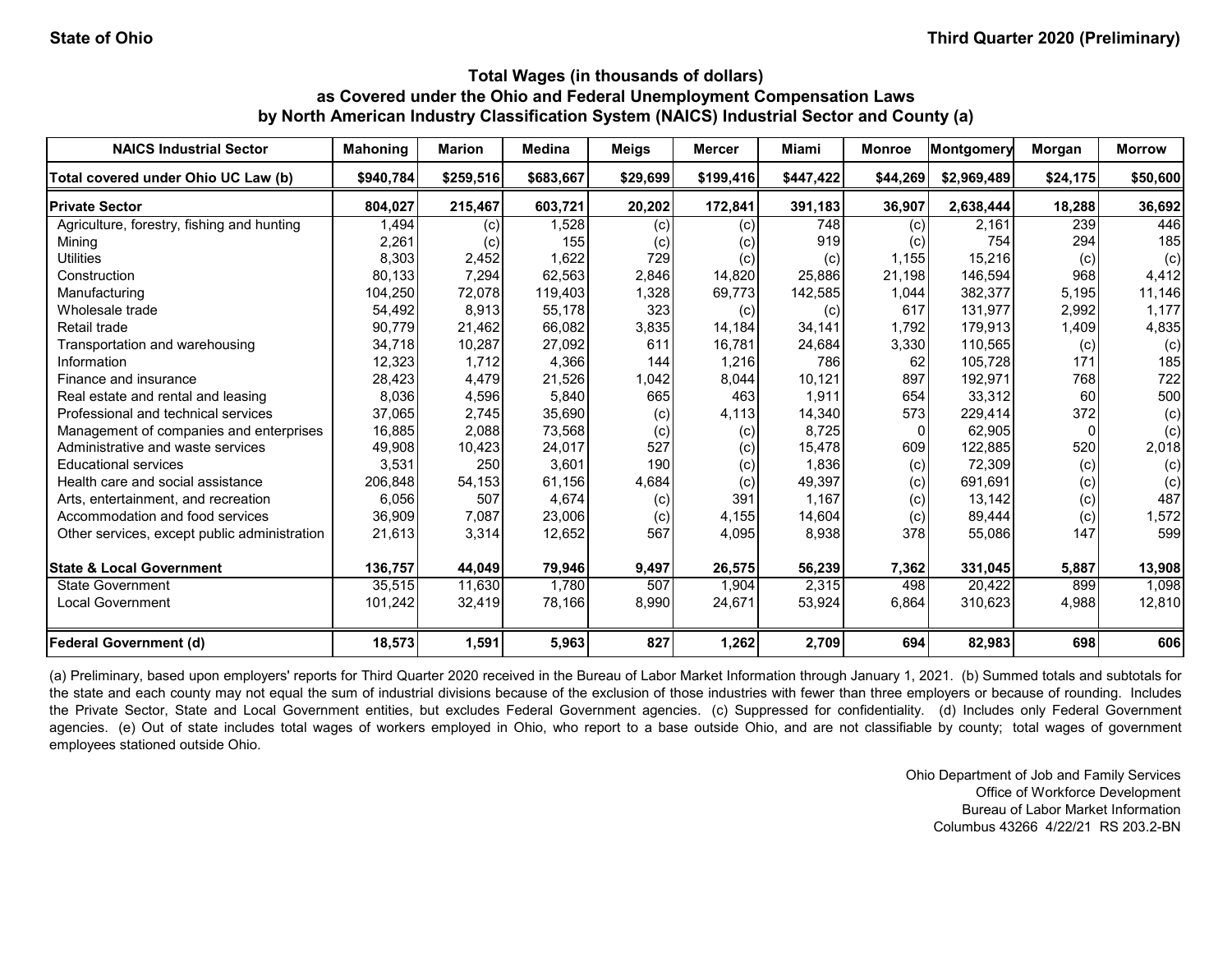| <b>NAICS Industrial Sector</b>               | <b>Muskingum</b> | <b>Noble</b> | <b>Ottawa</b> | Paulding | Perry    | Pickaway  | <b>Pike</b> | Portage   | <b>Preble</b> | <b>Putnam</b>  |
|----------------------------------------------|------------------|--------------|---------------|----------|----------|-----------|-------------|-----------|---------------|----------------|
| Total covered under Ohio UC Law (b)          | \$350.166        | \$28,535     | \$146,009     | \$45,470 | \$61,908 | \$165,074 | \$118,212   | \$591,801 | \$108,754     | \$115,959      |
| <b>Private Sector</b>                        | 301,891          | 15,958       | 124,281       | 35,663   | 47,520   | 116,658   | 104,842     | 450,064   | 92,622        | 100,787        |
| Agriculture, forestry, fishing and hunting   | 158              | $\Omega$     | 914           | (c)      | 132      | 1.652     | 287         | 1,565     | (c)           | (c)            |
| Mining                                       | 15,923           | 1,030        | 1,916         | (c)      | 2,152    | 514       | 275         | 2,836     | (c)           | (c)            |
| <b>Utilities</b>                             | 5,719            | (c)          | (c)           | (c)      | 904      | 1,011     | (c)         | (c)       | (c)           | (c)            |
| Construction                                 | 16,302           | 1,103        | 10,007        | 1,139    | 11,678   | 14,088    | 5,072       | 32,179    | 5,093         | 12,054         |
| Manufacturing                                | 38,946           | 3,165        | 26,873        | 12,962   | 8,929    | 32,235    | 6,095       | 135,451   | 48,868        | 47,099         |
| Wholesale trade                              | 9,571            | (c)          | (c)           | (c)      | 1,519    | 5,851     | (c)         | 46,139    | (c)           | 5,364          |
| Retail trade                                 | 35,139           | 1,584        | 12,009        | 2,505    | 4,536    | 10,829    | 6,733       | 51,744    | 7,726         | 7,697          |
| Transportation and warehousing               | 23,512           | 1,674        | 4,554         | 3,085    | 402      | 5,192     | 6,441       | (c)       | 4,711         | (c)            |
| Information                                  | 7,334            | 107          | 270           | 157      | 188      | 437       | 317         | 5,316     | 177           | 541            |
| Finance and insurance                        | 9,871            | 847          | 3,858         | 1,169    | 1,397    | 3,036     | 2,330       | 9,161     | 2,091         | 3,690          |
| Real estate and rental and leasing           | 2,328            | 17           | 1,229         | 55       | 80       | 1,093     | 511         | 4,528     | 469           | 297            |
| Professional and technical services          | 11,276           | 1,390        | (c)           | (c)      | 1.175    | 2,647     | (c)         | 28,996    | (c)           | 1,749          |
| Management of companies and enterprises      | 2,171            | (c)          | (c)           | (c)      | 1.448    | 1,455     | (c)         | 13,593    | (c)           | $\overline{0}$ |
| Administrative and waste services            | 11,871           | (c)          | 2,651         | 653      | 2,078    | 4,880     | 45,192      | 10,781    | 1,527         | 3,225          |
| <b>Educational services</b>                  | 5,075            |              | 237           | (c)      | 239      | (c)       | (c)         | 4.760     | (c)           | (c)            |
| Health care and social assistance            | 83,325           | 1,995        | 14,423        | (c)      | 8,006    | (c)       | (c)         | 46,129    | (c)           | (c)            |
| Arts, entertainment, and recreation          | 1,213            | (c)          | 5,614         | (c)      | 121      | 644       | (c)         | 2,045     | 98            | 292            |
| Accommodation and food services              | 13,236           | (c)          | 16,392        | (c)      | 1,579    | 5,331     | (c)         | 21,660    | 4,123         | 2,181          |
| Other services, except public administration | 8,920            | 343          | 2,946         | 469      | 957      | 2,196     | 854         | 10,417    | 1,803         | 1,570          |
| <b>State &amp; Local Government</b>          | 48,275           | 12,577       | 21,728        | 9,807    | 14,388   | 48,416    | 13,370      | 141,737   | 16,132        | 15,172         |
| State Government                             | 3,649            | 7,655        | 2,392         | 502      | 672      | 24,827    | 1.141       | 76,199    | 873           | 670            |
| <b>Local Government</b>                      | 44,626           | 4,922        | 19,336        | 9,305    | 13,716   | 23,589    | 12,229      | 65,538    | 15,259        | 14,502         |
| <b>Federal Government (d)</b>                | 3,132            | 266          | 5,084         | 590      | 781      | 1,459     | 1,236       | 5,178     | 968           | 868            |

(a) Preliminary, based upon employers' reports for Third Quarter 2020 received in the Bureau of Labor Market Information through January 1, 2021. (b) Summed totals and subtotals for the state and each county may not equal the sum of industrial divisions because of the exclusion of those industries with fewer than three employers or because of rounding. Includes the Private Sector, State and Local Government entities, but excludes Federal Government agencies. (c) Suppressed for confidentiality. (d) Includes only Federal Government agencies. (e) Out of state includes total wages of workers employed in Ohio, who report to a base outside Ohio, and are not classifiable by county; total wages of government employees stationed outside Ohio.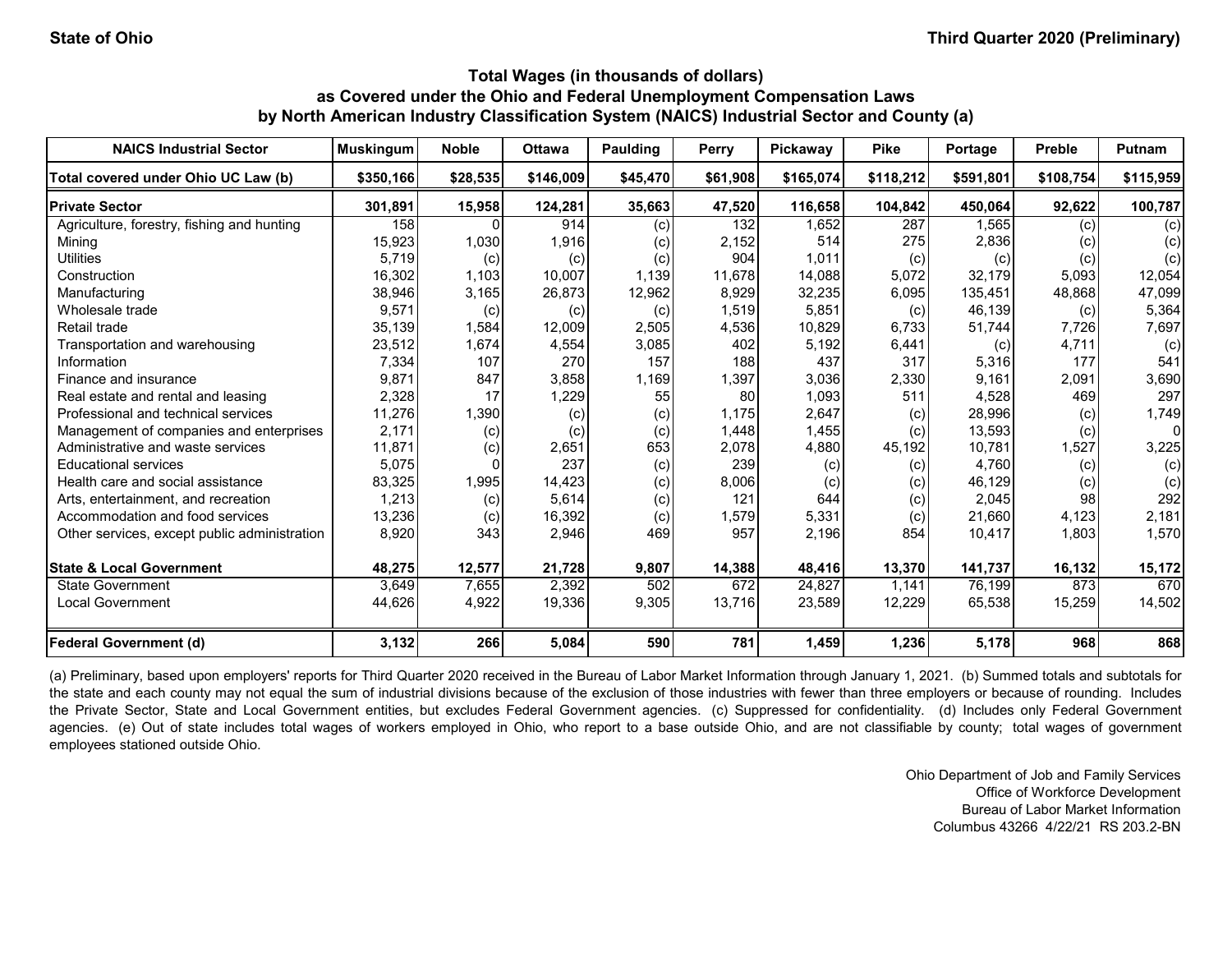| <b>NAICS Industrial Sector</b>               | <b>Richland</b> | <b>Ross</b> | <b>Sandusky</b> | <b>Scioto</b> | Seneca    | <b>Shelby</b> | <b>Stark</b> | <b>Summit</b> | <b>Trumbull</b> | <b>Tuscarawas</b> |
|----------------------------------------------|-----------------|-------------|-----------------|---------------|-----------|---------------|--------------|---------------|-----------------|-------------------|
| Total covered under Ohio UC Law (b)          | \$483.291       | \$304.508   | \$260,445       | \$230,504     | \$187,672 | \$337,301     | \$1,636,396  | \$3,151,491   | \$588,900       | \$355,468         |
| <b>Private Sector</b>                        | 401,371         | 245,727     | 231,613         | 173,260       | 162,004   | 311,861       | 1,435,350    | 2,817,570     | 487,784         | 303,931           |
| Agriculture, forestry, fishing and hunting   | (c)             | 662         | (c)             | (c)           | 709       | 1,624         | 2.529        | 1,257         | 862             | 1,421             |
| Mining                                       | (c)             | 193         | (c)             | (c)           | 2,350     |               | 4,506        | 1,453         | 776             | 14,197            |
| <b>Utilities</b>                             | 3,310           | 4,105       | 1,312           | 2,011         | 2,587     | (c)           | 14.048       | 24.853        | 3,958           | 2,331             |
| Construction                                 | 32,058          | 9,552       | 13,888          | 7,048         | 12,474    | 26,368        | 112,985      | 196,222       | 37,982          | 25,502            |
| Manufacturing                                | 113,051         | 58,137      | 114,392         | 18,541        | 60,351    | 187,204       | 326,455      | 369,271       | 99,607          | 92,061            |
| Wholesale trade                              | 15,305          | 6,894       | 6,166           | 3,907         | 7,951     | 14,265        | 84,685       | 207,522       | 26,360          | 13,856            |
| Retail trade                                 | 44,433          | 28,783      | 18,756          | 21,453        | 15,307    | 13,186        | 133,436      | 249,772       | 69,196          | 29,829            |
| Transportation and warehousing               | 19,455          | 11,501      | 8,984           | 5,094         | 5,583     | (c)           | 36,718       | 122,857       | 27,046          | 9,686             |
| Information                                  | 5,720           | 2,263       | 1,198           | 1,120         | 688       | 1,228         | 16,203       | 67,552        | 3,370           | 2,165             |
| Finance and insurance                        | 12,939          | 6,040       | 5,727           | 3,812         | 5,494     | 4,585         | 73,925       | 179,691       | 16,428          | 10,783            |
| Real estate and rental and leasing           | 2,599           | 1,280       | 3,191           | 1,881         | 409       | 1,122         | 16,162       | 31,158        | 8,935           | 3,780             |
| Professional and technical services          | 8,919           | 3,420       | 3,791           | 5,937         | (c)       | 5,782         | 78,584       | 217,015       | 10,293          | 11,372            |
| Management of companies and enterprises      | 1,546           | 2,591       | 4,782           | 1,132         | (c)       | 191           | 29,294       | 294,933       | 7,808           | 1,830             |
| Administrative and waste services            | 22,448          | 6,811       | 6,827           | 3,712         | 3,894     | 11,031        | 69,617       | 123,807       | 29,662          | 18,237            |
| <b>Educational services</b>                  | 3,290           | 311         | (c)             | 828           | 7,889     | 729           | 21,228       | 26,590        | 3,451           | 729               |
| Health care and social assistance            | 87,384          | 88,481      | (c)             | 83,299        | 21,755    | 19,910        | 301,284      | 534,728       | 97,932          | 44,112            |
| Arts, entertainment, and recreation          | 2,163           | 618         | 1,093           | 229           | 381       | 495           | 10,411       | 19,937        | 2,665           | 1,209             |
| Accommodation and food services              | 18,590          | 11,516      | 7,218           | 9,434         | 6,422     | 4,900         | 63,218       | 86,141        | 26,502          | 13,718            |
| Other services, except public administration | 7,416           | 2,570       | 4,357           | 3,613         | 3,054     | 5,204         | 40,061       | 62,811        | 14,950          | 7,113             |
| <b>State &amp; Local Government</b>          | 81,920          | 58,781      | 28,832          | 57,244        | 25,668    | 25,440        | 201,046      | 333,921       | 101,116         | 51,537            |
| <b>State Government</b>                      | 24,428          | 26,381      | 1,396           | 21,885        | 4,019     | 3,430         | 21.677       | 60,911        | 12,154          | 6,995             |
| <b>Local Government</b>                      | 57,492          | 32,400      | 27,436          | 35,359        | 21,649    | 22,010        | 179,369      | 273,010       | 88,962          | 44,542            |
| <b>Federal Government (d)</b>                | 9,718           | 27,833      | 1,513           | 2,554         | 1,498     | 950           | 15,435       | 32,280        | 7,043           | 3,798             |

(a) Preliminary, based upon employers' reports for Third Quarter 2020 received in the Bureau of Labor Market Information through January 1, 2021. (b) Summed totals and subtotals for the state and each county may not equal the sum of industrial divisions because of the exclusion of those industries with fewer than three employers or because of rounding. Includes the Private Sector, State and Local Government entities, but excludes Federal Government agencies. (c) Suppressed for confidentiality. (d) Includes only Federal Government agencies. (e) Out of state includes total wages of workers employed in Ohio, who report to a base outside Ohio, and are not classifiable by county; total wages of government employees stationed outside Ohio.